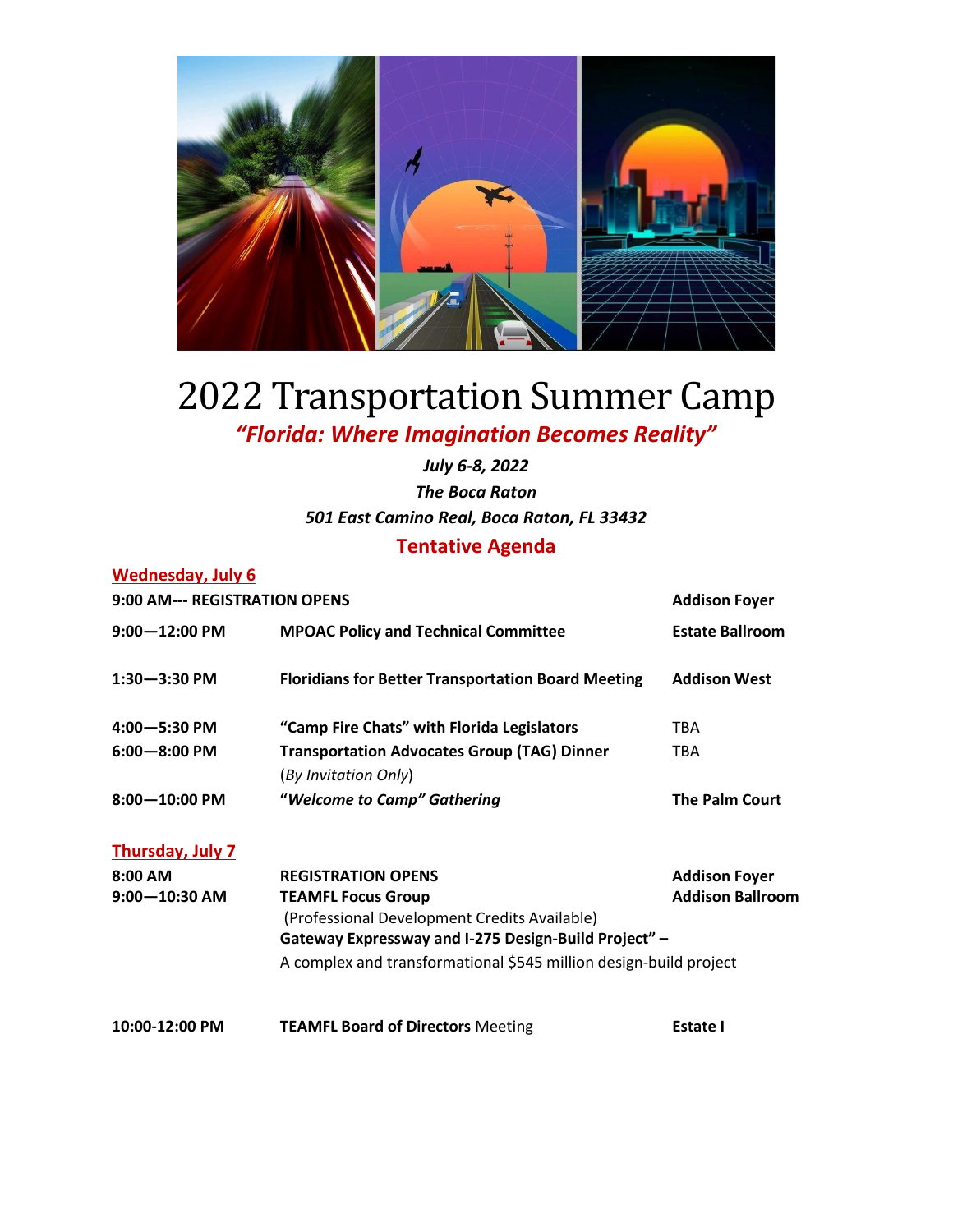| $1:00 - 5:00$ PM      | <b>General Session</b>                                                                                                                                                                       | <b>Addison Ballroom</b> |  |  |
|-----------------------|----------------------------------------------------------------------------------------------------------------------------------------------------------------------------------------------|-------------------------|--|--|
|                       | Welcome: Sally Patrenos, President of Floridians for Better Transportation<br>Setting the Camp Agenda: Bob Ledoux, Sr. Vice President, FEC Railways<br><b>FBT Chairman</b>                   |                         |  |  |
|                       | Keynote Address: Les Standiford, best-selling author of Last Train to Paradise                                                                                                               |                         |  |  |
|                       | "Meet the Man with the Plan: FDOT's New Leader"<br>Secretary Jared Perdue<br>Q & A Moderator: Maryam Ghyabi, Ghyabi Consulting & Management                                                  |                         |  |  |
| $3:00 - 3:30$ PM      | <b>Best Networking Break Ever!</b>                                                                                                                                                           |                         |  |  |
| $3:30 - 5:00$ PM      | "Cybersecurity from Above: How Space Force Will Protect Infrastructure"<br>Mark Bontrager, Technical Director, Space Systems Command / S3<br>Space Force, Patrick SFB and Cape Canaveral SFS |                         |  |  |
|                       | "Imagine a Stable Economyor Not"<br>Sean Snaith, Ph.D., Director, UCF Institute of Economic Competitiveness                                                                                  |                         |  |  |
|                       | "It's Called IIJA! How The Infrastructure Investment & Jobs Act Will<br><b>Change America"</b><br>Jim Tymon, Executive Director, AASHTO (invited)                                            |                         |  |  |
| $6:00 - 8:00$ PM      | "Imaginary Camping": The Reception                                                                                                                                                           | <b>Estate Ballroom</b>  |  |  |
| 8:00-10:00 PM         | <b>After Party</b>                                                                                                                                                                           | <b>TBA</b>              |  |  |
| <b>Friday, July 8</b> |                                                                                                                                                                                              |                         |  |  |
| 8:00 AM               | <b>REGISTRATION OPENS</b>                                                                                                                                                                    | <b>Addison Foyer</b>    |  |  |

**7:00—8:30 AM Breakfast Buffet Estate Ballroom**